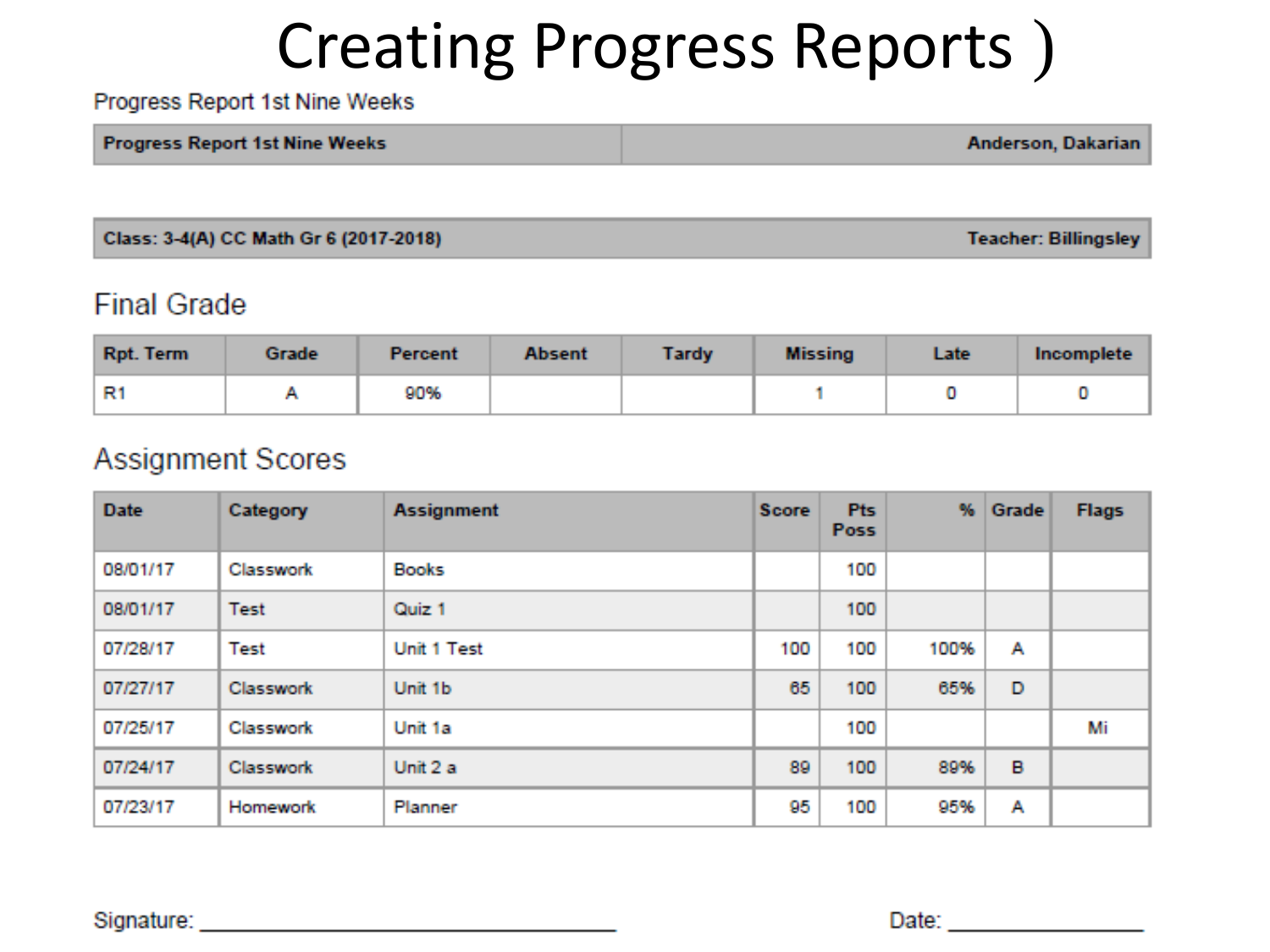- Open **PowerTeacher Pro**
- Click **Reports**
- Click on **Individual Student Report**

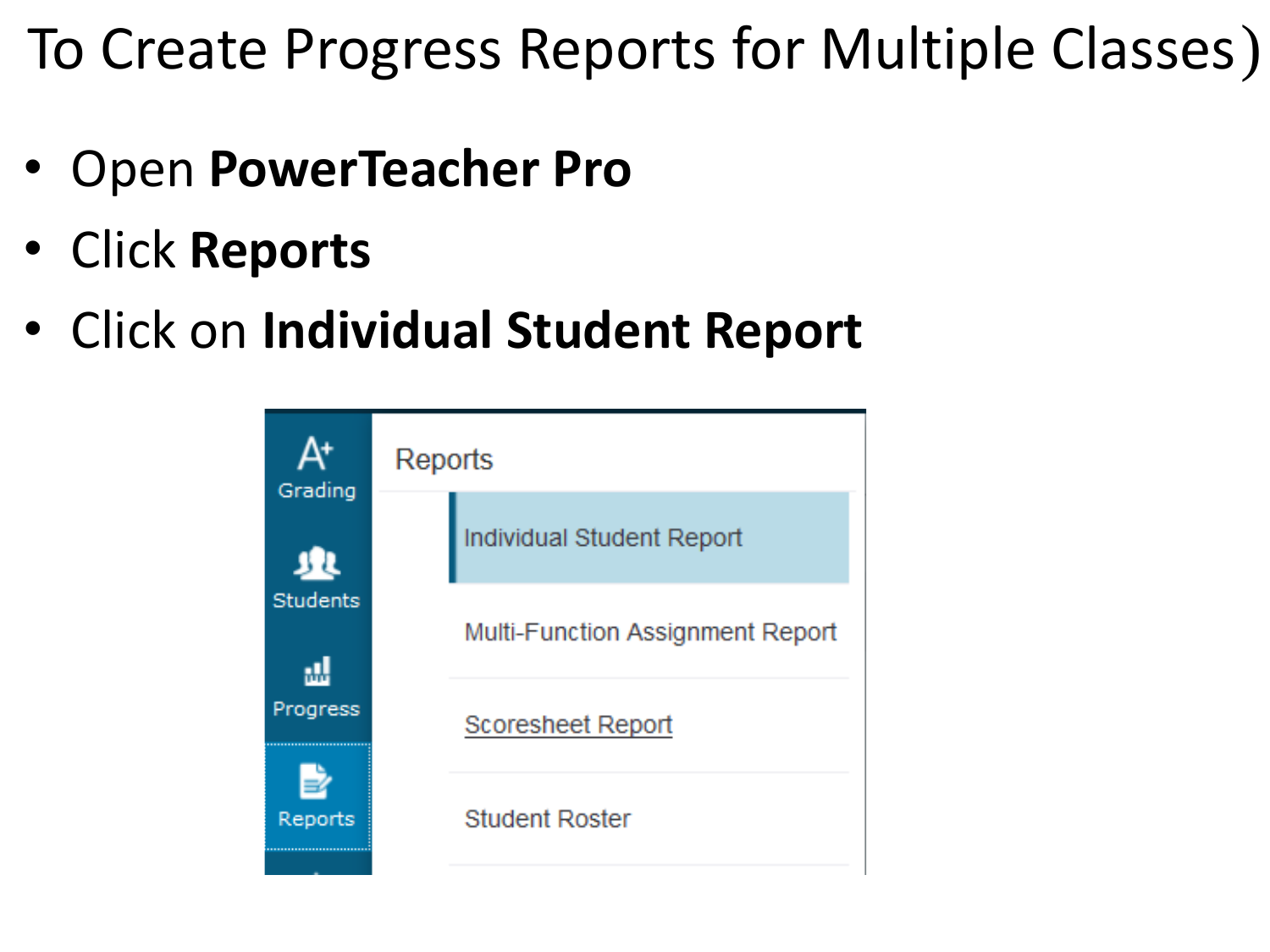| <b>Report Title</b>             | Progress Report 1st Nine Weeks |                                                                                             |
|---------------------------------|--------------------------------|---------------------------------------------------------------------------------------------|
| <b>Description</b>              | category totals, and more.     | Multi-function report per student. Useful for progress reports, missing/late assignments, I |
| Classes*                        | <b>Select Classes</b><br>⌒     | 4 Classes: CC Math Gr 6 [ 3-4(A), 5-6(A), 7-8(A) ],<br>1(A) Study Hall 6 (More)             |
| Use Custom Class Name           | 3-4(A) CC Math Gr 6            | 17-18                                                                                       |
| Include Students' Full Schedule |                                |                                                                                             |
| Separate Report By Student      | <b>Other Classes</b>           |                                                                                             |
| <b>Sort Options</b>             | HR(A) Homeroom                 | $17 - 18$                                                                                   |
| Layout                          | 1(A) Study Hall 6              | $17 - 18$                                                                                   |
| <b>Students</b>                 | 5-6(A) CC Math Gr 6            | $17 - 18$                                                                                   |
| Assignments                     | 7-8(A) CC Math Gr 6            | $17 - 18$                                                                                   |

- Enter a Report Title such as **1st Nine Weeks Progress Report**
- Click on the arrow beside **Select Classes**
- • Click in the **box beside the classes** for which you wish to print Progress ) Reports (**If you choose more than 4 classes the report may not run.**) )
- Click the arrow beside **Select Classes** to close the box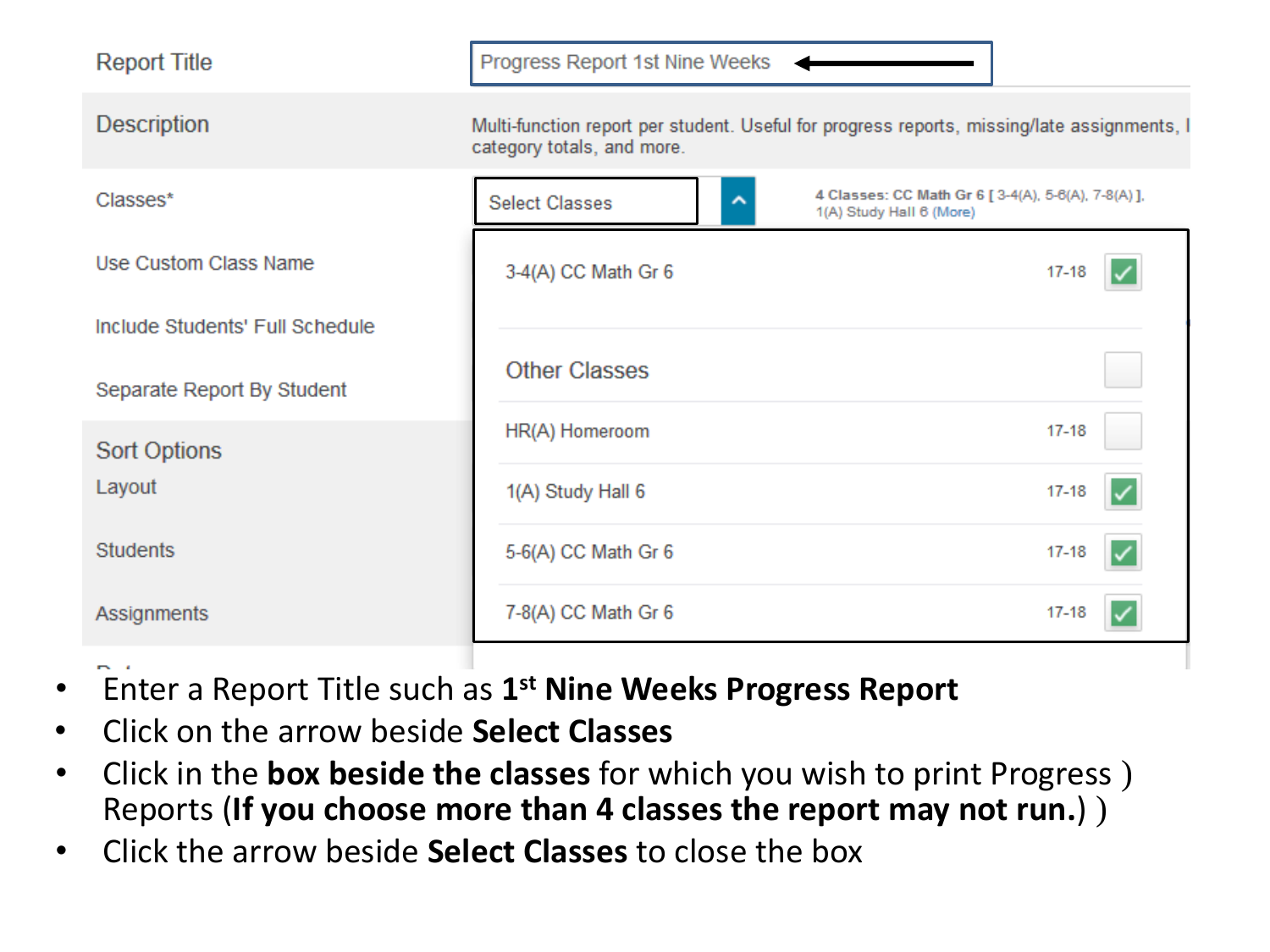| Description                            | more.                                   | Multi-function report per student. Useful for progress reports, missing/late assignments, low grades, high grades, category totals, and |
|----------------------------------------|-----------------------------------------|-----------------------------------------------------------------------------------------------------------------------------------------|
| Classes*                               | $\checkmark$<br><b>Select Classes</b>   | 1 Class: 4(A) Tech Foundations                                                                                                          |
| Use Custom Class Name                  |                                         |                                                                                                                                         |
| Include Students' Full Schedule        |                                         | Full schedule of classes for students within Date Range for Course Grades and/or Assignments                                            |
| Separate Report By Section, By Student | ⊻                                       | Recommended if you are generating a large report.                                                                                       |
| Sort Options                           |                                         |                                                                                                                                         |
| Layout                                 | $\checkmark$<br>By Section, By Student  |                                                                                                                                         |
| <b>Students</b>                        | $\checkmark$<br>Last Name               |                                                                                                                                         |
| <b>Assignments</b>                     | $\checkmark$<br>Due Date (Newest First) |                                                                                                                                         |
| Data                                   |                                         |                                                                                                                                         |
| Areas to Include*                      | $\checkmark$<br>Select Data             | Course Grades and Attendance, Assignments                                                                                               |
| <b>Show Percentages</b>                | ✓                                       |                                                                                                                                         |
| Show Assignments with no Data          |                                         |                                                                                                                                         |

 • In the Sort Options section, select By Section, By Student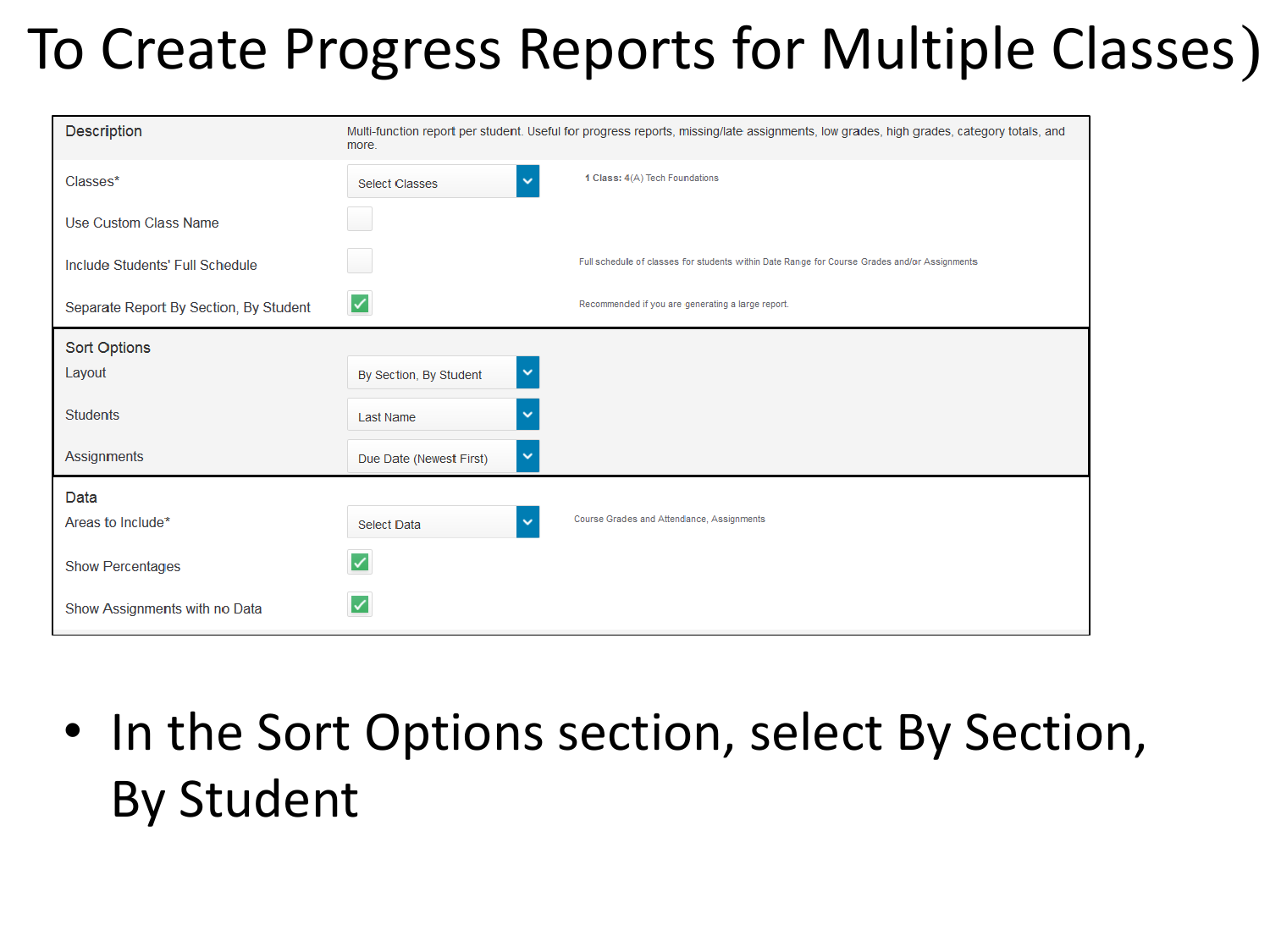

- • In the **Data Section**, click the arrow beside **Select Data**. This will allow you to select the areas to include in the progress report.
- • Select the two options above if not already selected; **Course Grade and Attendance** and **Assignments**.
- • Check **Course Grade Comments** and **Assignment Comments only** if you want to include any comments you have entered about the students.
- • Clear check marks from two options above; **Standards Final Grades** and **Category Totals**.
- • Click the **Select Data** arrow again to close the menu.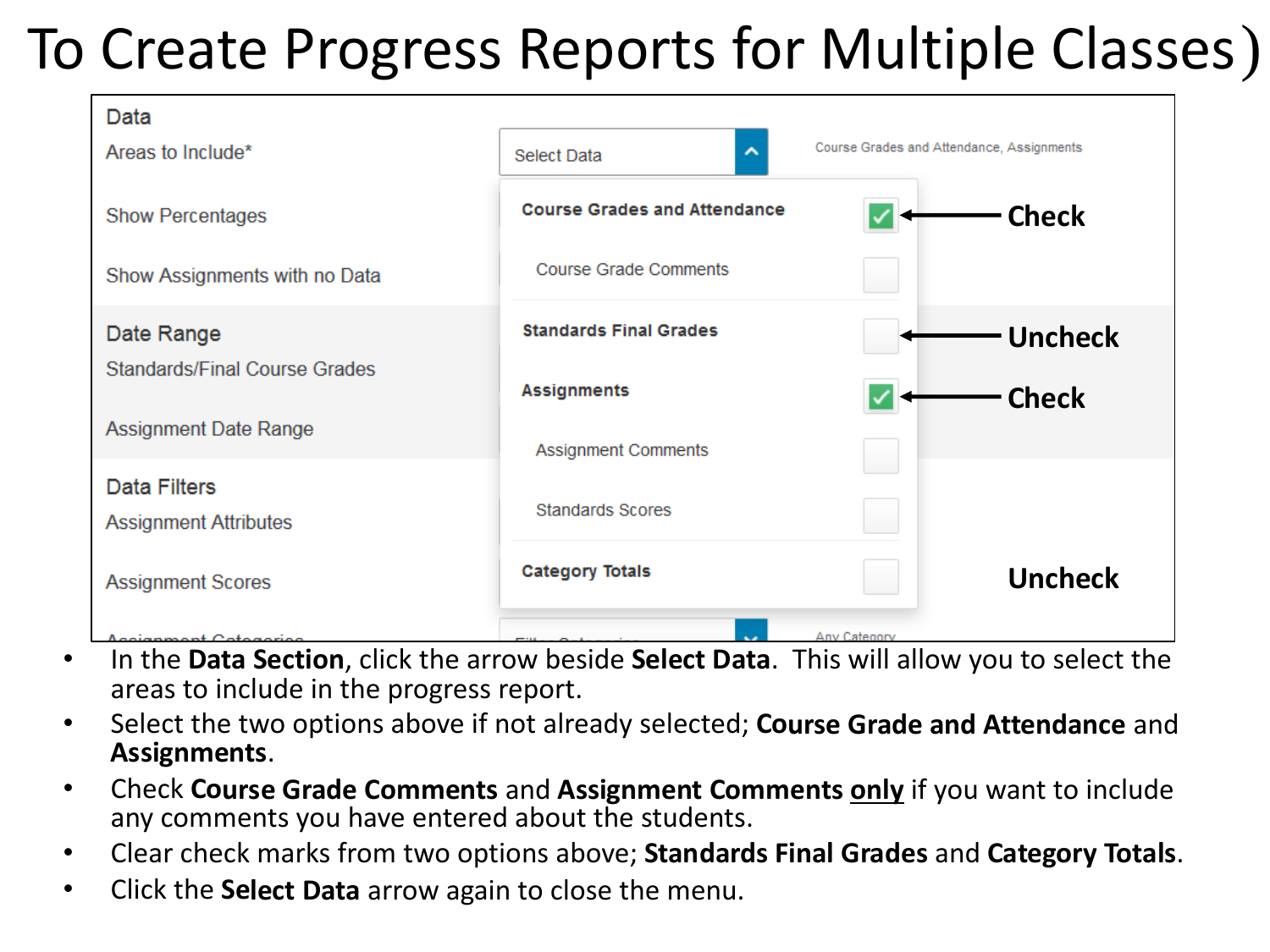

- • In the **Date Range section**, click the arrow  beside **Select Reporting Term**.
- Select the appropriate term. (R1, R2, R3, etc.) )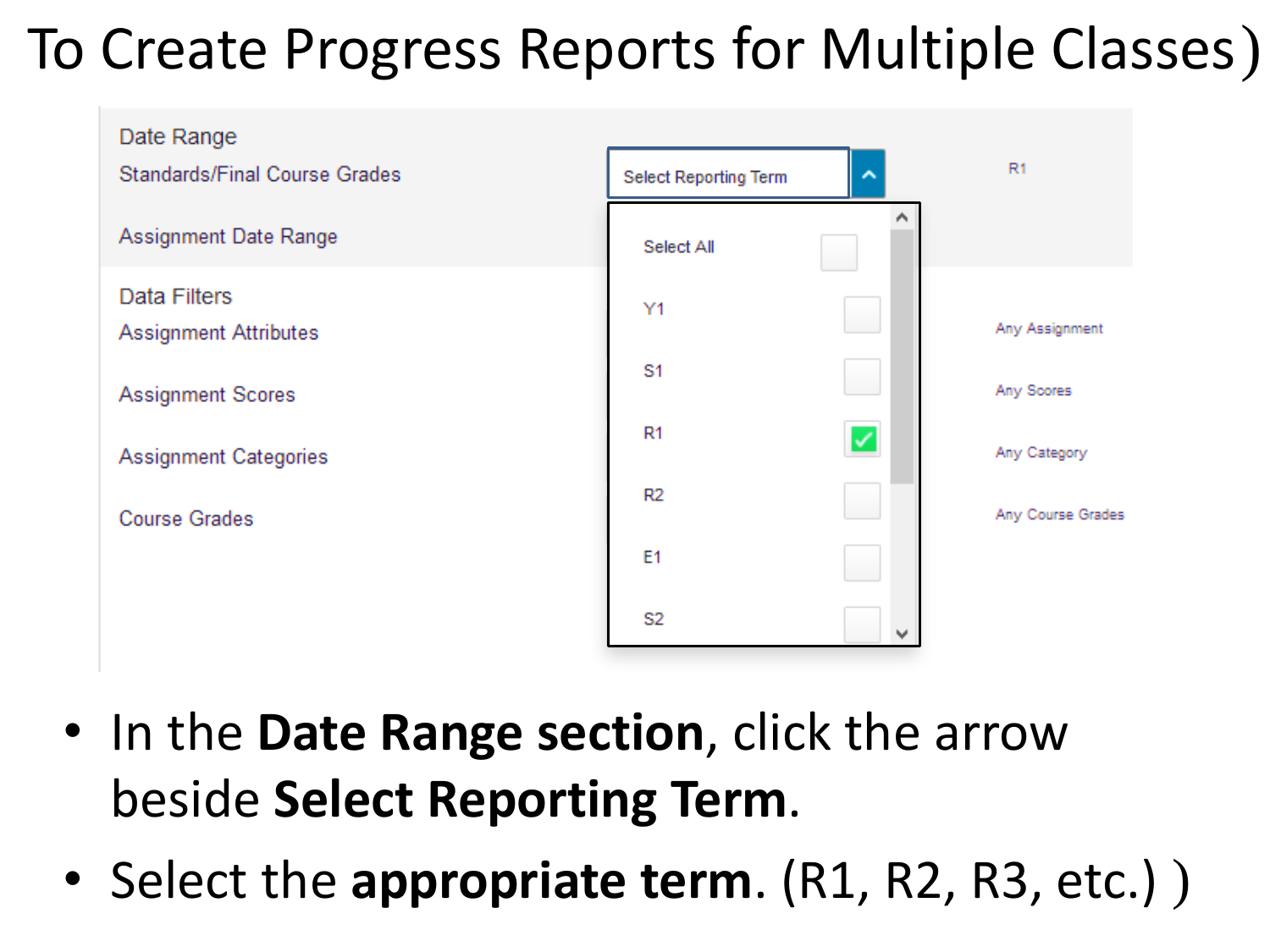

- Click the arrow beside **Assignment Date Range**. )
- Select the **appropriate term**. (R1, R2, R3, etc.)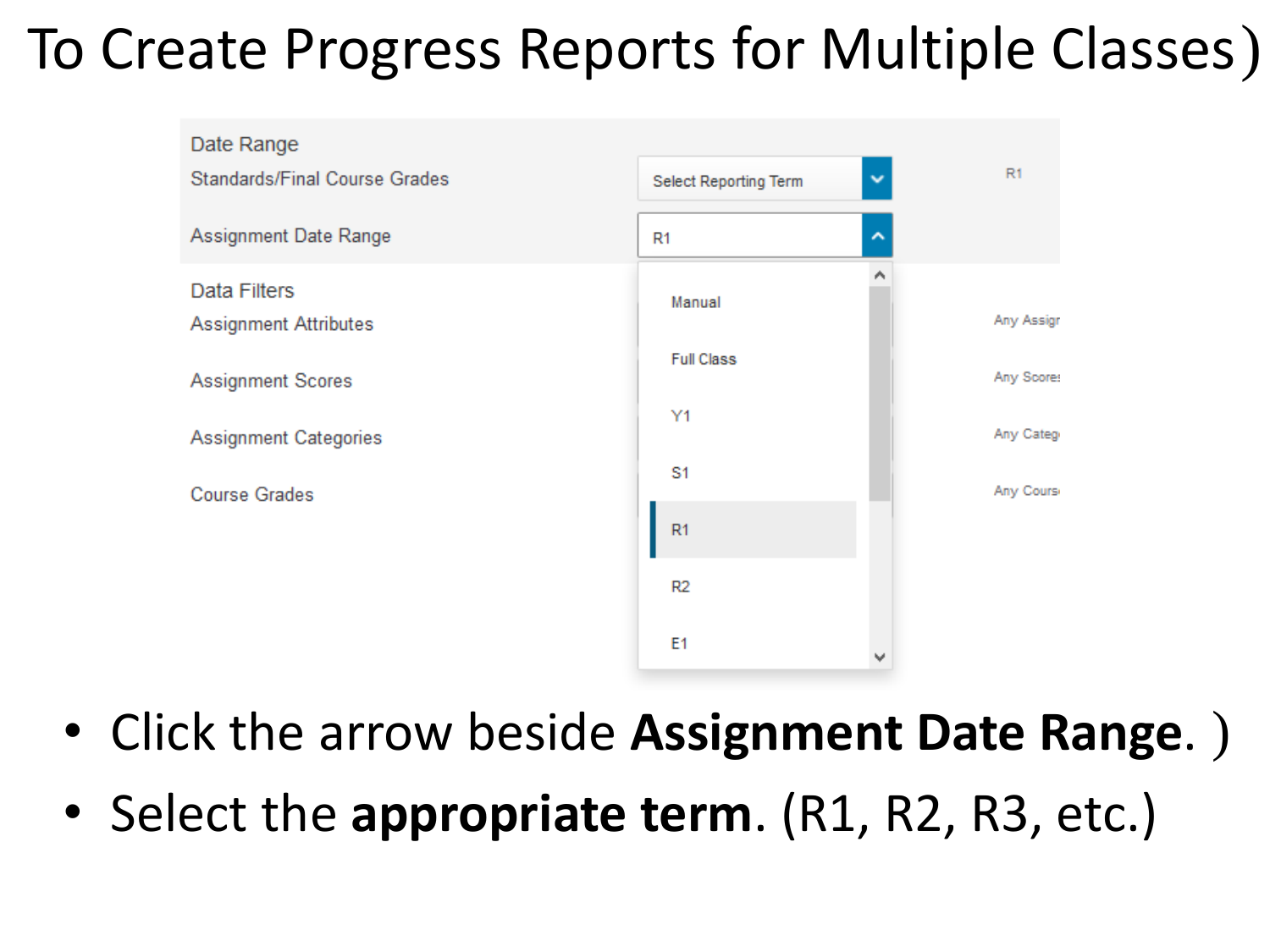

- • In the **Data Filter section**, for a **standard progress report**, **no** filters are necessary.
- • You can create specific reports based on categories and Grades. Choose the appropriate filters for you specific report. categories, assignment scores, assignment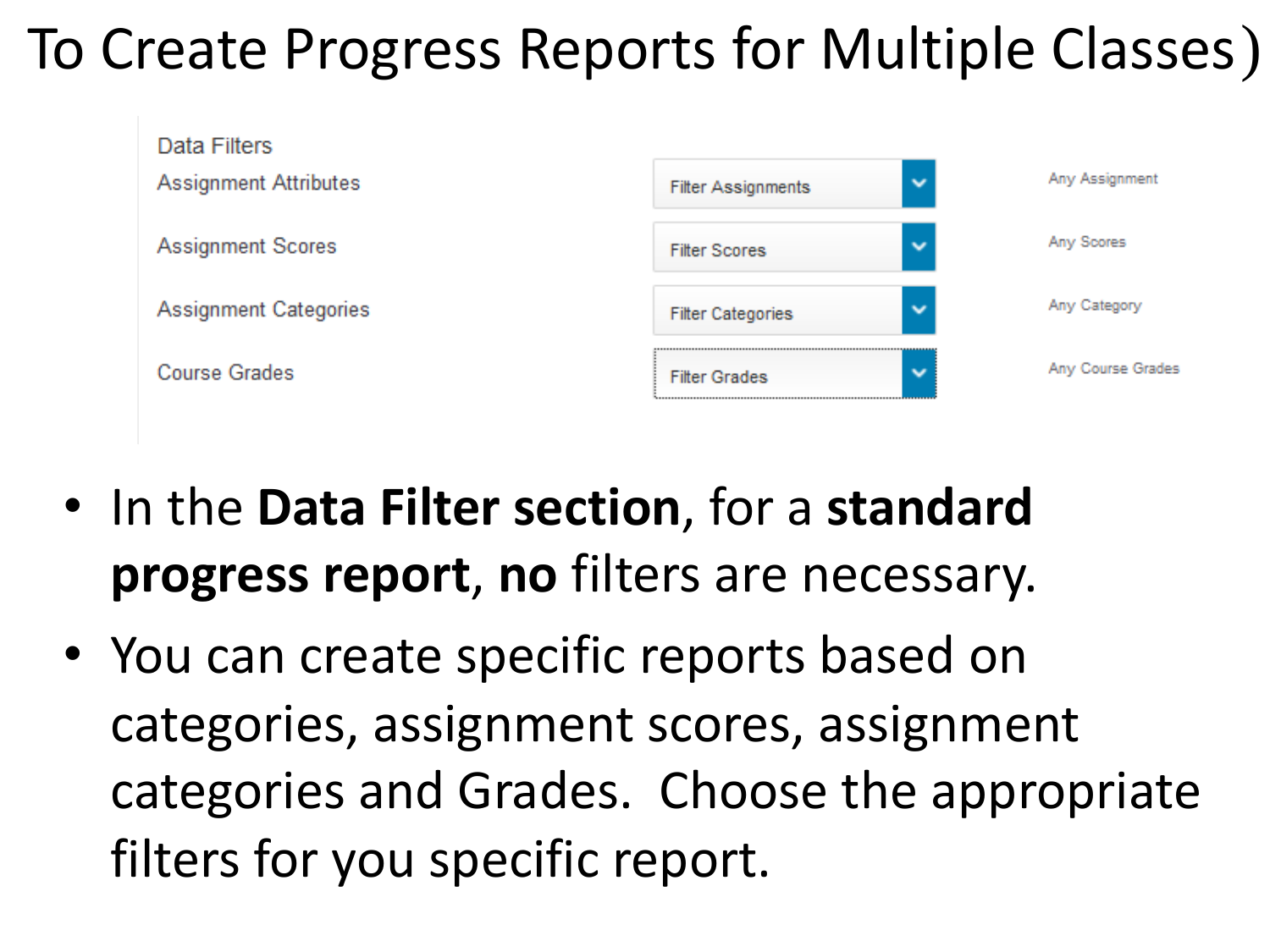| Criteria | Students<br><b>Include Dropped Students</b><br><b>Show Selected Students</b> | Add/Remove Students                                         |                              | Remove this check mark to remove<br>all students, click the box next to<br>students you wish to run a report. |  |          |
|----------|------------------------------------------------------------------------------|-------------------------------------------------------------|------------------------------|---------------------------------------------------------------------------------------------------------------|--|----------|
| $=$      |                                                                              | The report applies to all students in the selected classes. |                              |                                                                                                               |  |          |
|          | <b>FILTER</b>                                                                |                                                             |                              | $\times$                                                                                                      |  | $\equiv$ |
|          | Adams, Jaliya                                                                |                                                             | 1(A) Tech Foundations        |                                                                                                               |  |          |
|          | Anderson, Samuel                                                             |                                                             | 3(A) Tech Foundations        |                                                                                                               |  |          |
|          | Andrews, Angelia                                                             |                                                             | 4(A) Tech Foundations        |                                                                                                               |  |          |
|          | Armstrong, Landen                                                            |                                                             | 4(A) Tech Foundations        |                                                                                                               |  |          |
|          | Atherton, Colton                                                             |                                                             | 3(A) Tech Foundations        |                                                                                                               |  |          |
|          | Brewer, Ava                                                                  |                                                             | 4(A) Tech Foundations        |                                                                                                               |  |          |
|          | Brown, Mackenzie                                                             |                                                             | 3(A) Tech Foundations        |                                                                                                               |  |          |
| .egend   | Dealing Mathan                                                               |                                                             | <b>0/6) Task Equadations</b> |                                                                                                               |  |          |

- - • Click on the **Students tab** at the top. Click **Add/Remove Students**. You may remove students from the  **Add/Remove Students list**, if you have a need to eliminate a student from the report. Simply click the box beside the student name to remove the check mark.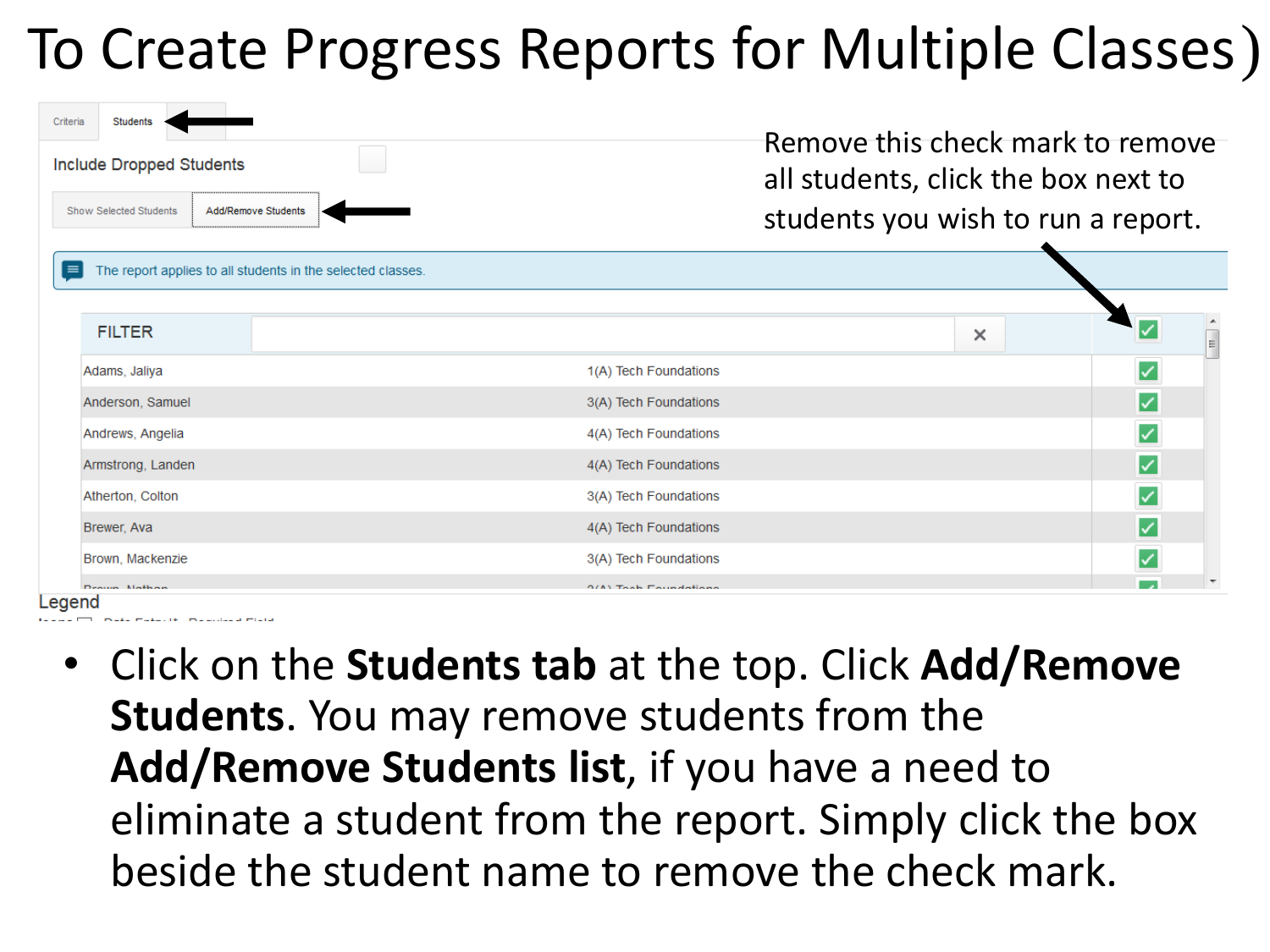| <br><b>Students</b><br>Format<br>Criteria          |                                 |
|----------------------------------------------------|---------------------------------|
| Orientation                                        | $\checkmark$<br>Portrait        |
| Output                                             | $\checkmark$<br><b>PDF</b>      |
| Page Break                                         | <b>Between Students</b>         |
| <b>Exclude Row Shading</b>                         | (Saves ink for printed reports) |
| <b>Top Note</b>                                    | Include<br><b>Bold</b>          |
| Progress Report 1st Nine Weeks                     |                                 |
| Characters Left: 226                               |                                 |
| <b>Bottom Note</b><br>on the <b>Ferment</b><br>+~ト | Include<br><b>Bold</b>          |

- • Click on the **Format** tab.
- • Choose the **Orientation**. (Portrait)
- • This report will produce a .**pdf** file by default.
- • Use a **page break** between students.
- • Include a **top note** if you wish and customize the note message.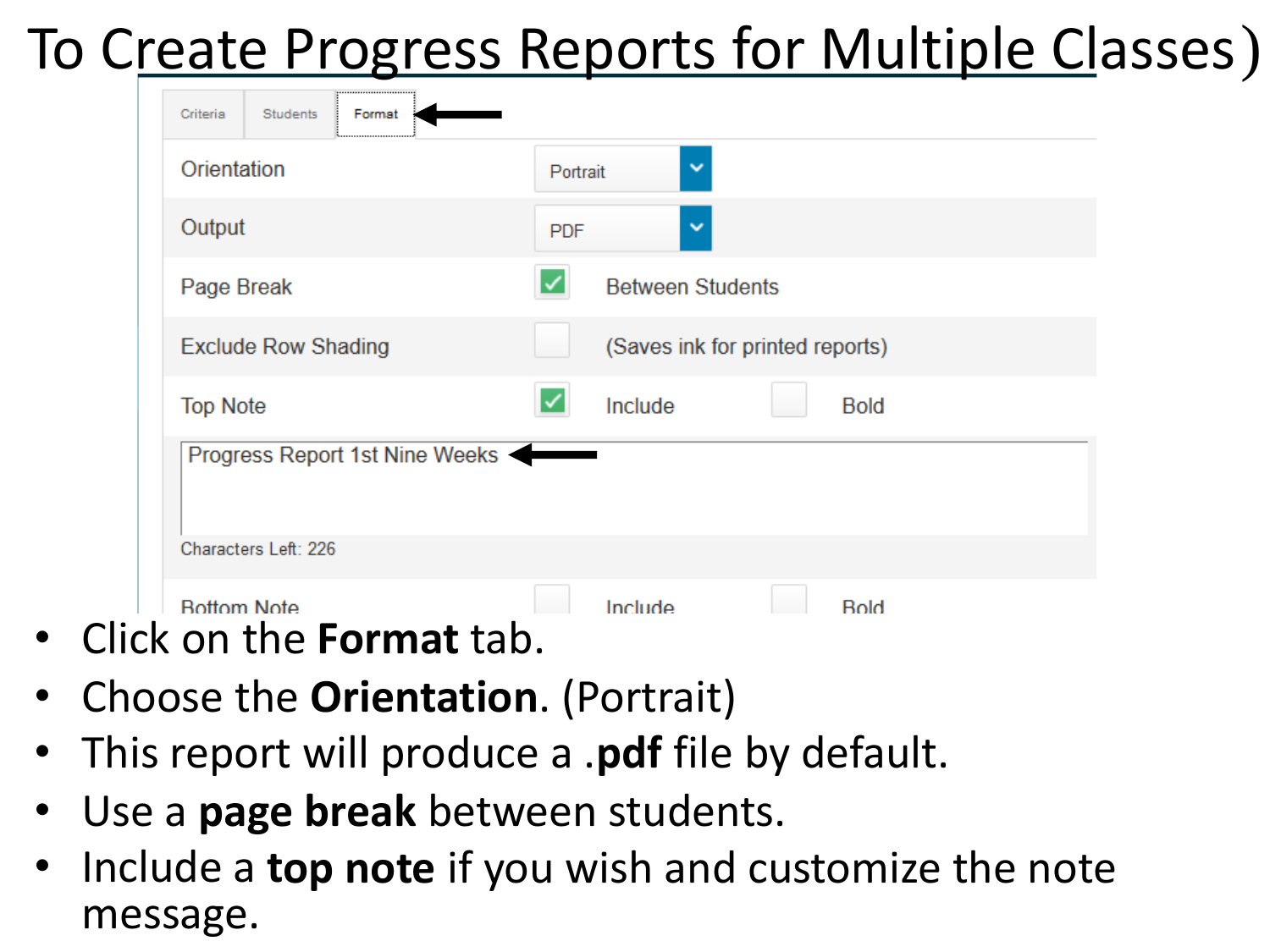| <b>Bottom Note</b>                                  |   | Include | <b>Bold</b> |  |
|-----------------------------------------------------|---|---------|-------------|--|
|                                                     |   |         |             |  |
| Characters Left: 256                                |   |         |             |  |
| <b>Signature Line</b>                               | ✓ | Include |             |  |
| Legend<br>cons man - Date Entry  * - Required Field |   |         |             |  |

- • Include a **bottom note** if you wish and customize the note message.
- • Click to **Include a Signature Line** if you wish.
- • Click on **Run Report** in the bottom right corner.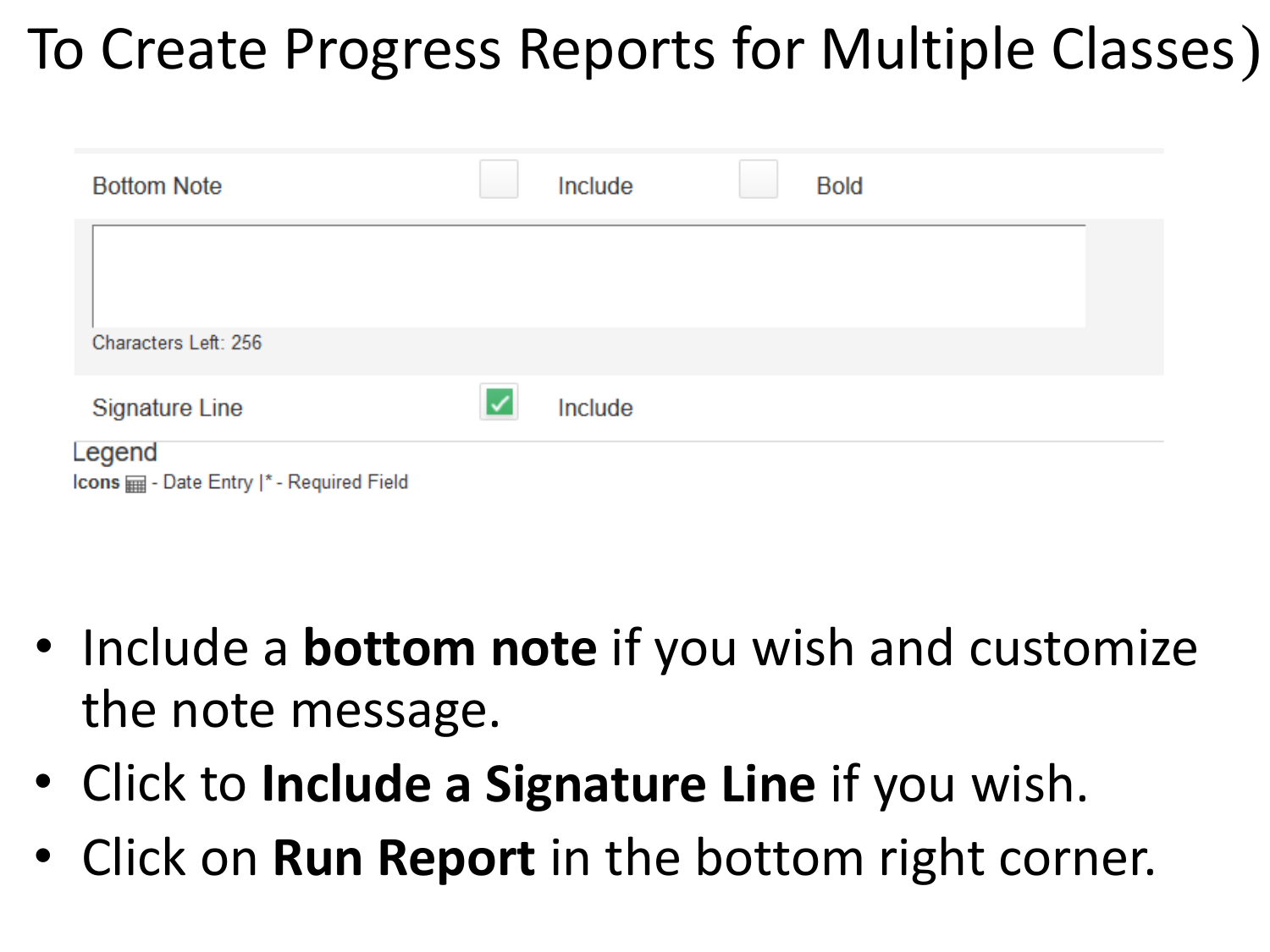| Opening Progress_Report_1st_Nine_Weeks_Aug_8_2017_12_56_PM.pdf | $\times$ |
|----------------------------------------------------------------|----------|
| You have chosen to open:                                       |          |
| 7. Progress_Report_1st_Nine_Weeks_Aug_8_2017_12_56_PM.pdf      |          |
| which is: Adobe Acrobat Document (66.3 KB)                     |          |
| from: blob:                                                    |          |
| What should Firefox do with this file?                         |          |
| Adobe Acrobat Reader DC (default)<br>$\checkmark$<br>Open with |          |
| Save File                                                      |          |
| Do this automatically for files like this from now on.         |          |
|                                                                |          |
| Cancel<br><b>OK</b>                                            |          |

- • PowerTeacher Pro will prompt you to either Save File or Open with.
- • Click **Open** with and choose the appropriate application to open the file. As this is a .pdf file, it will open in Adobe Acrobat Reader.
- • You may also save the file in case you want to have a copy for reference.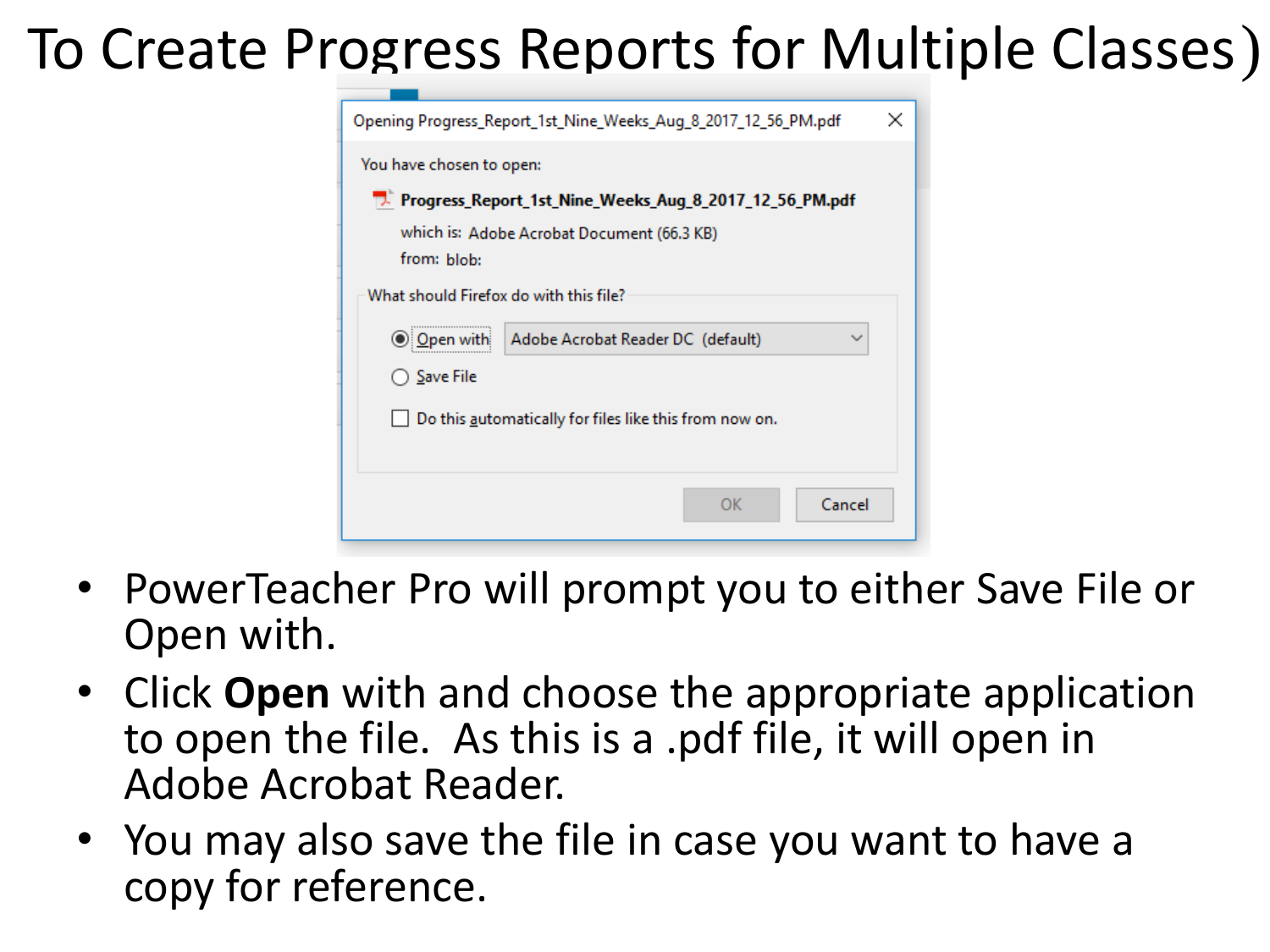Progress Report 1st Nine Weeks

**Progress Report 1st Nine Weeks** 

**Anderson, Dakarian** 

Class: 3-4(A) CC Math Gr 6 (2017-2018)

**Teacher: Billingsley** 

#### **Final Grade**

| <b>Rpt. Term</b> | Grade | Percent | <b>Absent</b> | <b>Tardy</b> | <b>Missing</b> | Late | Incomplete |
|------------------|-------|---------|---------------|--------------|----------------|------|------------|
| R <sub>1</sub>   |       | 90%     |               |              |                |      |            |

#### **Assignment Scores**

| <b>Date</b> | Category  | <b>Assignment</b> | <b>Score</b> | <b>Pts</b><br><b>Poss</b> | %    | Grade | <b>Flags</b> |
|-------------|-----------|-------------------|--------------|---------------------------|------|-------|--------------|
| 08/01/17    | Classwork | <b>Books</b>      |              | 100                       |      |       |              |
| 08/01/17    | Test      | Quiz 1            |              | 100                       |      |       |              |
| 07/28/17    | Test      | Unit 1 Test       | 100          | 100                       | 100% | А     |              |
| 07/27/17    | Classwork | Unit 1b           | 65           | 100                       | 65%  | D     |              |
| 07/25/17    | Classwork | Unit 1a           |              | 100                       |      |       | Mi           |
| 07/24/17    | Classwork | Unit 2 a          | 89           | 100                       | 89%  | B     |              |
| 07/23/17    | Homework  | Planner           | 95           | 100                       | 95%  | А     |              |

Signature:

Date: and the state of the state of the state of the state of the state of the state of the state of the state of the state of the state of the state of the state of the state of the state of the state of the state of the

 • The report will show the **report title**, the student's name, the class, the teacher, the final grade and **individual assignments** with grades. )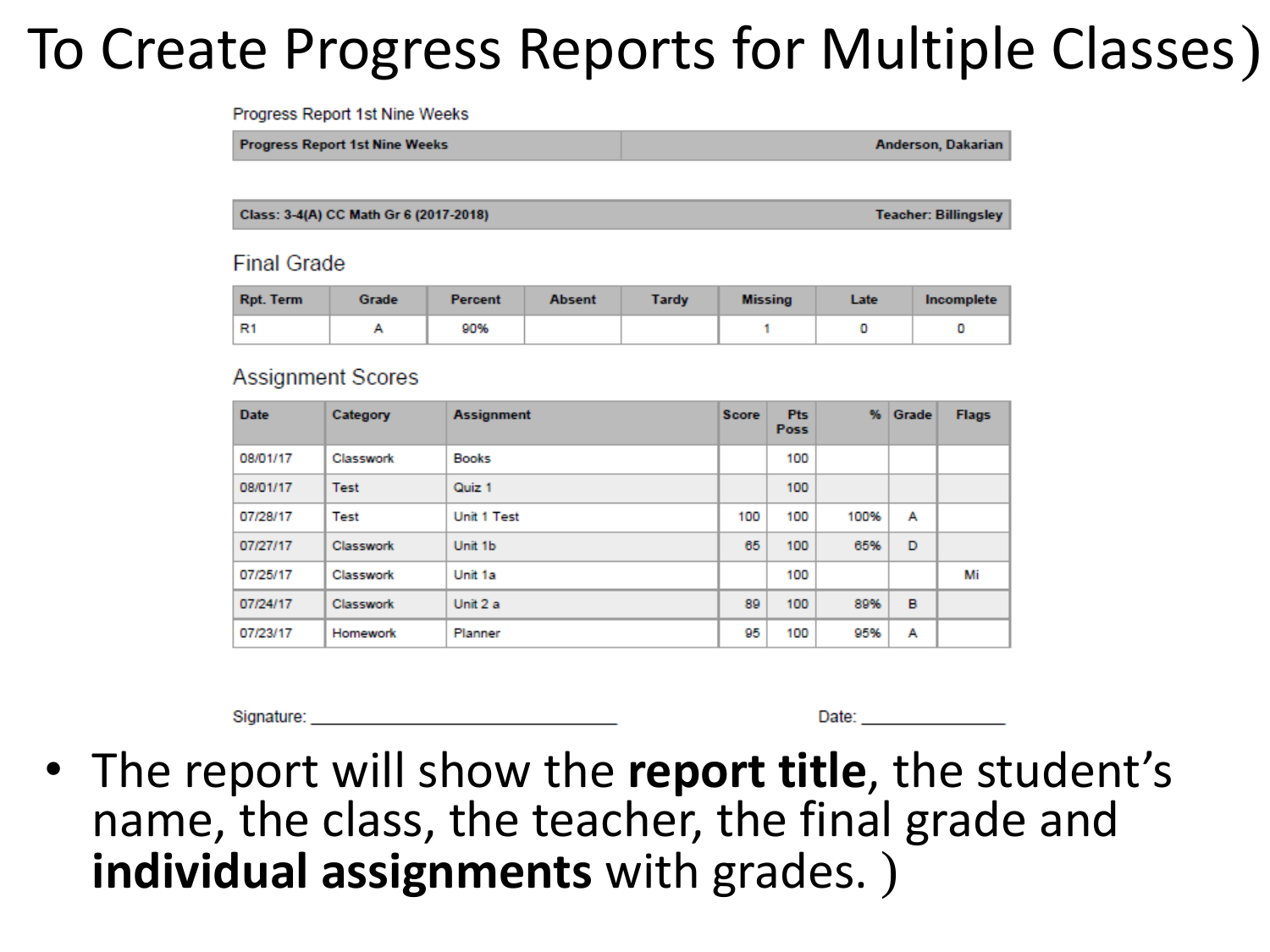If you wish to create a progress report for an ) individual class, select only the class for ) which you wish to print. )

| 3-4(A) CC Math Gr 6  | $17 - 18$ |  |
|----------------------|-----------|--|
| <b>Other Classes</b> |           |  |
| HR(A) Homeroom       | $17 - 18$ |  |
| 1(A) Study Hall 6    | $17 - 18$ |  |
| 5-6(A) CC Math Gr 6  | $17 - 18$ |  |
| 7-8(A) CC Math Gr 6  | $17 - 18$ |  |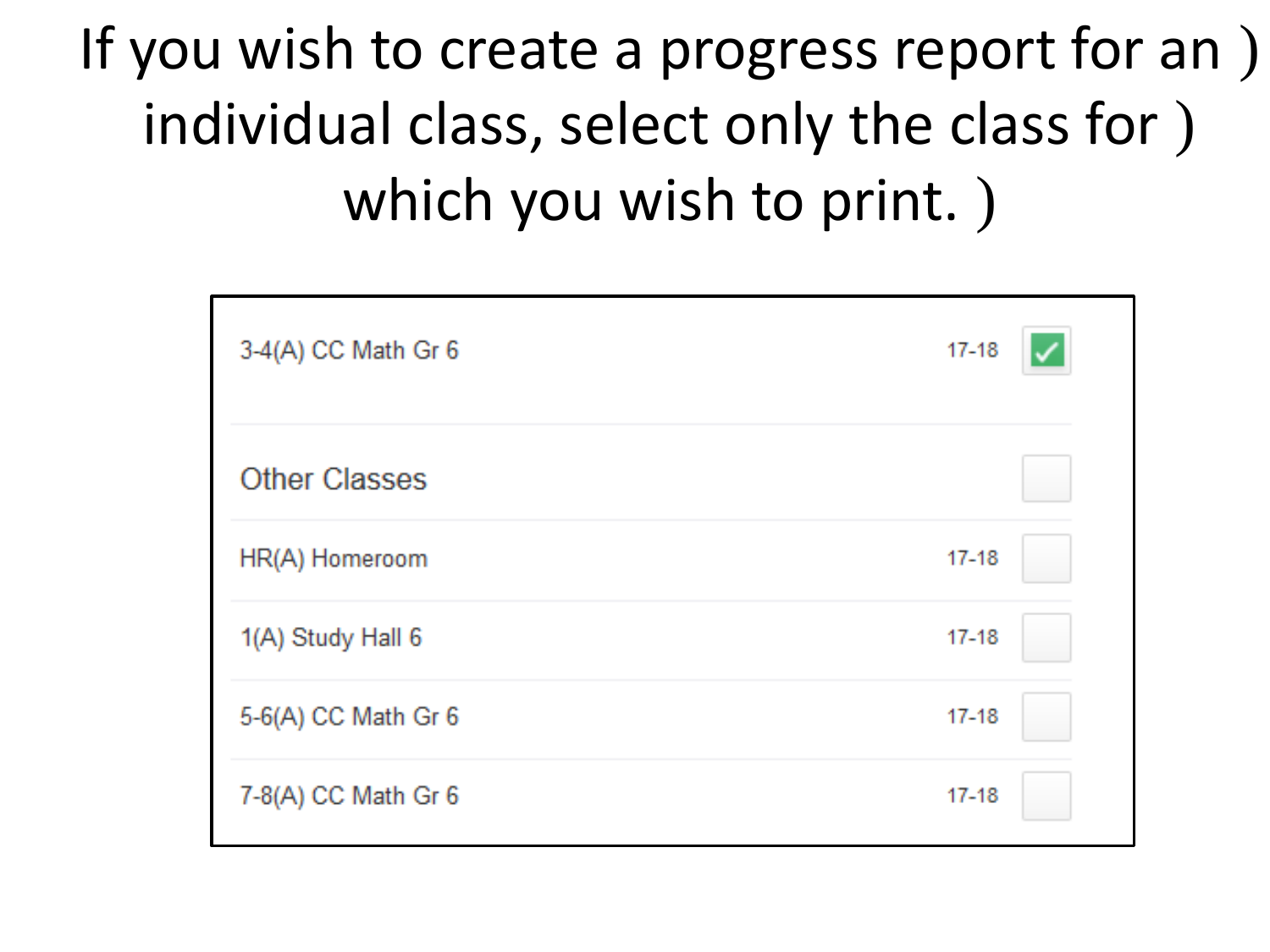| <b>Students</b><br>Criteria<br>Format  |                                                       |                       |
|----------------------------------------|-------------------------------------------------------|-----------------------|
| <b>Report Title</b>                    | Progress Report 1st Nine Weeks                        | $\bullet$ If you are  |
| <b>Description</b>                     | Multi-function report per student. Useful for progre: |                       |
| Classes*                               | 3 Clas<br>$\checkmark$<br><b>Select Classes</b>       | printing an           |
| Use Custom Class Name                  |                                                       | individual            |
| Include Students' Full Schedule        |                                                       | $_{Full sc}$ class or |
| Separate Report By Section, By Student |                                                       | Recon Student,        |
| <b>Sort Options</b>                    |                                                       | select By             |
| Layout                                 | By Section, By Student                                | <b>Student for</b>    |
| <b>Students</b>                        | $\checkmark$<br>Last Name                             | the Layout.           |
| Assignments                            | v<br>Due Date (Newest First)                          |                       |

 looks like the above. • **Select** or **deselect** options so that your screen